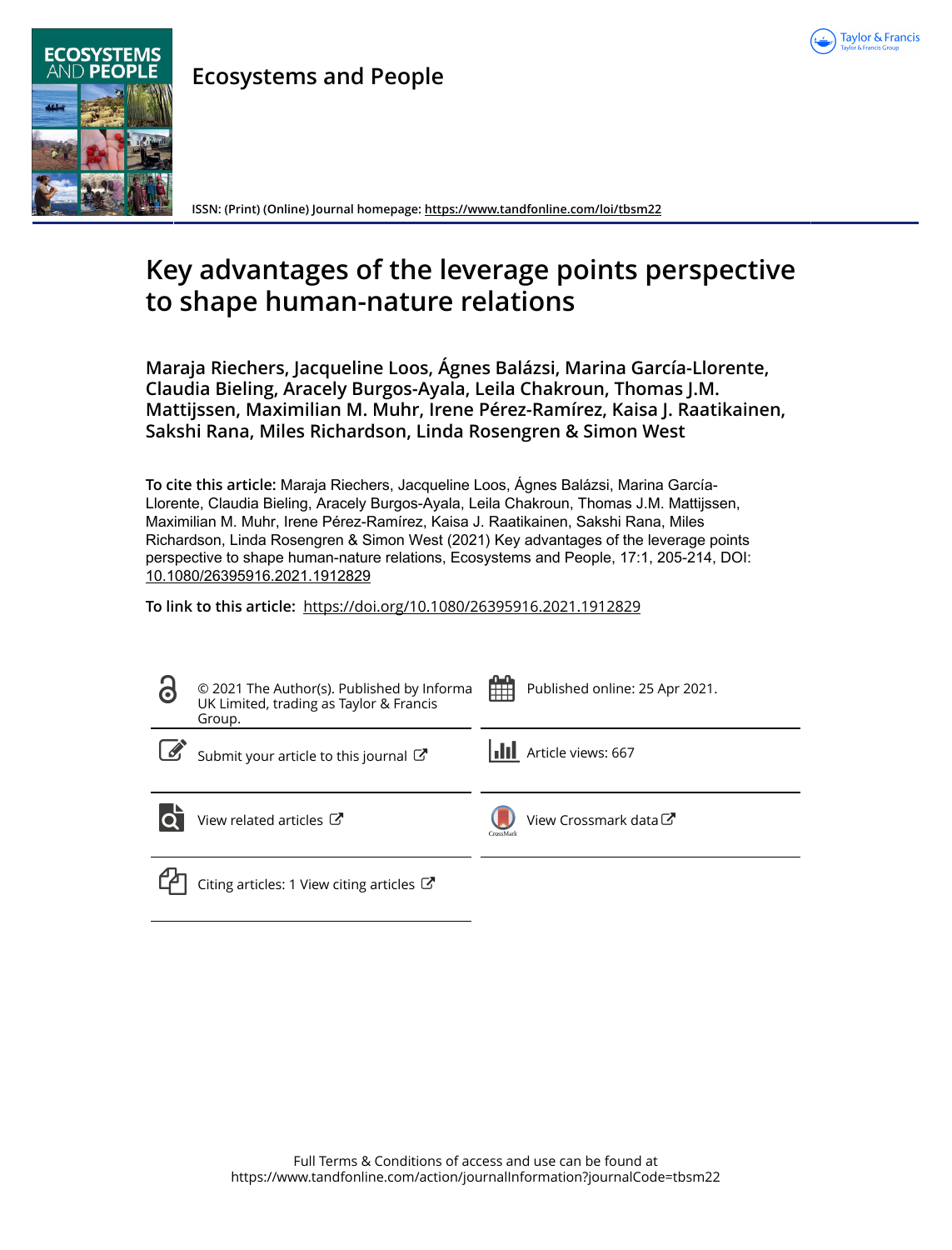PERSPECTIVE: HUMAN-NATURE CONNECTEDNESS AS LEVERAGE POINT

**a** OPEN ACCESS **C** Check for updates

Taylor & Francis Taylor & Francis Group

# **Key advantages of the leverage points perspective to shape human-nature relations**

M[a](#page-1-0)raja R[i](http://orcid.org/0000-0002-3815-8538)[e](#page-1-2)chers <sup>na</sup>, Jacqueline Loos n<sup>a</sup>, Ágnes Balázsi n**[b](#page-1-0)**, Marina García-Llorente n<sup>cd</sup>, Claudia Bieling n<sup>e#</sup>, Ar[a](http://orcid.org/0000-0002-1799-5791)[c](#page-1-1)ely Bur[g](#page-1-4)os-Ayala @<sup>cf</sup>, Leila Chakrou[n](http://orcid.org/0000-0002-0822-4012) @<sup>g</sup>, T[h](#page-1-5)omas J.M. Mattijssen @h, Maximilian M. Muh[r](http://orcid.org/0000-0003-1019-9490) @ij, Irene PérezRamírez<sup>c</sup>, Kaisa J. Raatikai[n](#page-1-9)en **o**[k](#page-1-7), Sakshi Rana<sup>[l](#page-1-8)</sup>, Miles Richardson @<sup>[m](#page-1-8)</sup>, Linda Rosengren @<sup>n,o</sup> and Simon Wes[t](http://orcid.org/0000-0002-9738-0593) @P

<span id="page-1-7"></span><span id="page-1-6"></span><span id="page-1-5"></span><span id="page-1-4"></span><span id="page-1-2"></span><span id="page-1-1"></span><span id="page-1-0"></span><sup>a</sup>Faculty of Sustainability, Leuphana University Lueneburg, Lueneburg, Germany; <sup>b</sup>Ecosystem Services Laboratory, Sapientia Hungarian University of Transylvania, Cluj-Napoca, Romania; <sup>c</sup>Social-Ecological Systems Laboratory, Universidad Autónoma De Madrid, Madrid, Spain; <sup>d</sup>Fractal Collective, San Remigio, Spain; <sup>e</sup>lnstitute of Social Sciences in Agriculture, Societal Transition and Agriculture (430b), University of Hohenheim, Stuttgart, Germany;<br>'Eacultad De Ciencias Agrarias Y Ambientales Eundación Universitaria Facultad De Ciencias Agrarias Y Ambientales, Fundación Universitaria Juan De Castellanos, Tunja, Colombia; <sup>g</sup>Institute of Geography and Sustainability, Lausanne University, Lausanne, Switzerland; <sup>h</sup>Wageningen Economic Research, Wageningen University, Wageningen, The Netherlands; <sup>i</sup>Academic Affairs, University and Quality Enhancement, University of Applied Arts Vienna, Vienna, Austria; <sup>j</sup>Institute of Forest, Environmental and Natural Resource Policy, University of Natural Resources and Life Sciences, Vienna, Austria; <sup>k</sup>Department of Biological and Environmental Science, School of Resource Wisdom, University of Jyvaskyla, Jyvaskyla, Finland; l Wildlife Institute of India, Dehradun, India; mHuman Sciences Research Centre, University of Derby, Derby, UK; "Faculty of Agriculture and Forestry, Department of Agriculture Science, University of Helsinki, Helsinki, Finland; <sup>o</sup>Department of Bioeconomy and Environment, Natural Resources Institute Finland (Luke), Helsinki, Finland; <sup>p</sup>Stockholm Resilience Centre, Stockholm University, Stockholm, Sweden

#### <span id="page-1-10"></span><span id="page-1-9"></span><span id="page-1-8"></span>**ABSTRACT**

This perspective paper synthesises the special issue 'Human-nature connectedness as a leverage point for sustainability transformation'. Based on the articles in this special issue, we aim to foster the operationalisation of the leverage points perspective to shape human-nature relations to enable sustainability transformations. Specifically, we draw on four key advantages of the leverage points perspective: (i) the explicit recognition of deep leverage points; (ii) the ability to examine the interactions between shallow and deep system changes; (iii) the combination of causal and teleological modes of research; and (iv) the ability to function as a methodological boundary object. The contributions to this special issue revealed three deep leverage points addressing paradigm shifts in research and beyond: relational thinking and values, stewardship philosophy and shifting the economic growth paradigm to focus on human well-being. We highlight interlinkages between leverage points to further strengthen the transformative potential of interventions that aim at triggering shifts in our understanding about human-nature relations. Further, we show a way to bridge causal and teleological approaches by envisioning desired futures. Lastly, we emphasise the potential of arts-based methodologies, including participatory, transdisciplinary research to foster sustainability transformation and how this can be combined within the leverage points perspective.

#### **ARTICLE HISTORY**

Received 18 December 2020 Accepted 26 March 2021

**EDITED BY** Alexander van Oudenhoven

#### **KEYWORDS**

Human-nature connectedness; milieu; relational turn; relational values; stewardship; transformative change

#### **Introduction**

Many years of effort towards averting the unsustainable trajectory of our world´s development prove that technological and short-term policy strategies are insufficient to achieve the internationally agreed sustainable development goals (Rockström et al. [2009](#page-9-0); UN [2015](#page-9-1); Steffen et al. [2018\)](#page-9-2). As an example, conservation policies are often unable to halt the severe loss of biodiversity, which stresses the need for more effective interventions at the wider institutional and societal level to reach conservation goals (Rands et al. [2010](#page-9-3)). In other words, achieving sustainability requires transformations of social-ecological systems (Meadows [2008\)](#page-9-4). Understanding where and how to intervene in social-ecological systems is thus a core question of sustainability research, yet only a few

To enable transformations of social-ecological systems to more sustainable states, it is important to know where to intervene in a system for leveraging change. Meadows ([1999\)](#page-8-0) proposed a hierarchy of places, which Abson et al. ([2017\)](#page-7-0) categorized into four system characteristics [\(Table 1\)](#page-2-0). These leverage points range from shallow (e.g. changes in parameters or feedbacks) to deep and transformative ones (e.g. changes in system intent, goals and paradigms). We argue that many interventions target highly tangible but essentially shallow leverage points (i.e. using interventions that are easy but have limited potential for transformational change). Given the pressing sustainability challenges the world is facing, we see an urgent need to focus on less obvious but potentially

<span id="page-1-3"></span>**CONTACT** Maraja Riechers <sup>■</sup> Riechers@leuphana.de

Authors named alphabetically from here onwards.

© 2021 The Author(s). Published by Informa UK Limited, trading as Taylor & Francis Group.

overarching principles have so far demonstrated effectiveness (Meadows [1999;](#page-8-0) Dorninger et al. [2020\)](#page-8-1).

This is an Open Access article distributed under the terms of the Creative Commons Attribution License (http://creativecommons.org/licenses/by/4.0/), which permits unrestricted use, distribution, and reproduction in any medium, provided the original work is properly cited.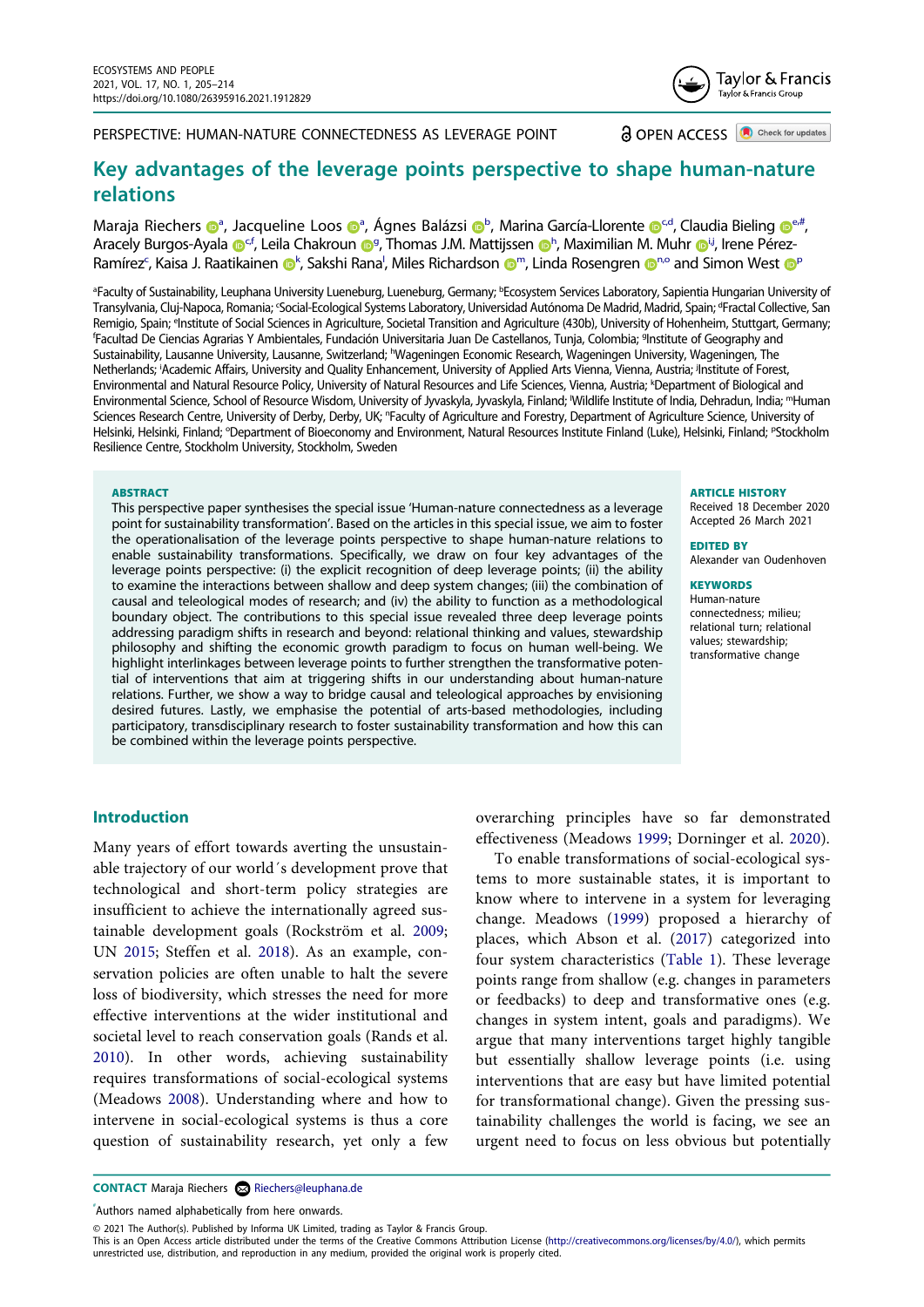<span id="page-2-0"></span>**Table 1.** Twelve leverage points *sensu* Meadows [\(1999](#page-8-0)) and their corresponding system characteristics as summarized by Abson et al. [\(2017\)](#page-7-0). Deep leverage points = design and intent; Shallow leverage points = parameters and feedbacks.

| Leverage points                                                                                                                                                     | System characteristics                      | Examples                                                             |
|---------------------------------------------------------------------------------------------------------------------------------------------------------------------|---------------------------------------------|----------------------------------------------------------------------|
| 12. Constants, parameters, numbers<br>11. The size of buffers and other stabilizing stocks, relative to<br>their flows                                              | Parameters: measurable<br>system features   | Subsidies, taxes, population age structures;<br>transport networks   |
| 10. Structure of material stocks and flows                                                                                                                          |                                             |                                                                      |
| 9. Length of delays, relative to the rate of system changes<br>8. Strength of negative feedback loops, relative to the effect<br>they are trying to correct against | Feedbacks: interaction within<br>the system | Teleconnections, birth rates, models to predict<br>responses         |
| 7. Gain around driving positive feedback loops                                                                                                                      |                                             |                                                                      |
| 6. Structure of information flow<br>5. Rules of the system                                                                                                          | Design: systemic structures                 | Access to information, formal & informal<br>institutional constrains |
| 4. Power to add, change, evolve, or self-organize system<br>structure                                                                                               |                                             |                                                                      |
| 3. Goal of the system                                                                                                                                               | Intent: long-term trajectory of             | Value & belief system, economic system,                              |
| 2. Mind-set or paradigm that the system $-$ its goals, structure,<br>rules, delays, parameters - arises from                                                        | system behaviour                            | understanding of how the world works                                 |
| 1. Power to transcend paradigms                                                                                                                                     |                                             |                                                                      |

more effective interventions (Fischer and Riechers [2019](#page-8-2)). One such powerful area of intervention are human-nature relations (Abson et al. [2017](#page-7-0); Riechers et al. [2021](#page-9-5)).

The connection between humans and their surrounding nature has been highlighted in their significance over the past decade (Folke et al. [2011;](#page-8-3) Russell et al. [2013;](#page-9-6) Zylstra et al. [2014\)](#page-10-0), as strengthening this connection may simultaneously increase human wellbeing and the ecological sustainability (Nisbet et al. [2009](#page-9-7); Capaldi et al. [2014;](#page-7-1) Shanahan et al. [2016\)](#page-9-8). Humans constantly interact with their surrounding nature. Through these human-nature interactions grows a relation, which can be seen as one realm of leverage. In this realm, targeting the most effective leverage points has a high potential to transform our world into a more sustainable state (Abson et al. [2017](#page-7-0); Riechers et al. [2020a\)](#page-9-9). The authors of the special issue 'Human-nature connectedness as a leverage point for sustainability transformation' presented their findings on what some of these leverage points could be. The theoretical and conceptual background of research within the realm of human-nature relations comprises decades of disciplinary and interdisciplinary work. Within this synthesis, we refer to these interactions as 'human-nature relations' to enable various concepts that are used in the articles in this special issue to be integrated under this broad umbrella term (Riechers et al. [2021](#page-9-5), this issue).

We draw this synthesis on four key advantages of the leverage points perspective (Fischer and Riechers [2019](#page-8-2)): (i) the explicit recognition of deep leverage points which are influential yet difficult to act upon (Dorninger et al. [2020\)](#page-8-1); (ii) enabling the examination of interactions between shallow and deep system changes (Manlosa et al. [2018](#page-8-4)); (iii) the combination of causal (change arises from variables influencing one another) and teleological (change arises from human intent) modes of research; and (iv) the ability to function as a methodological boundary object for inter- and transdisciplinary research.

Using the leverage points perspective as analytical lens, we synthesize aspects of the articles in this special issue by putting them into the broader context of transformative research. Our synthesis helps to operationalise and concretize the four key advantages to enable a comprehensive overview on how humannature relations may serve as a realm of leverage that enables entry points to sustainability transformations. This perspective paper is structured as follows: we will (1) describe exemplary deep leverage points based on paradigm shifts, (2) provide examples for interlinkages between leverage points, (3) discuss the incorporation of causal and intent-based (teleological) approaches through envisioning a desired future and (4) consider arts-based methods to be integrated in sustainability science through the methodological boundary object of the leverage points perspective.

#### **Deep leverage points to shape human-nature relations**

Deep leverage points may foster transformative change through strengthening connections between humans and their surrounding nature (Riechers et al. [2021\)](#page-9-5). Meadows [\(1999](#page-8-0)) named paradigm shifts as one of the deepest levers of change [\(Table 1](#page-2-0)). From the contributions in this special issue, we noted three deep leverage points that aim at the following paradigm shifts: (a) acknowledging (and strengthening) relational thinking and values, (b) a stewardship philosophy and (c) shifting from a growth-based economy to one focussed on human well-being.

#### *A relational turn in research and values*

Values in sustainability transformation have been discussed extensively over the last decades (Horcea-Milcu et al. [2019\)](#page-8-5). Meadows [\(1999\)](#page-8-0) highlights 'values' as deep leverage points and in the discussion about shaping human-nature relations, researching values becomes paramount (e.g. Chan et al. [2012;](#page-7-2) Pascual et al. [2017](#page-9-10)).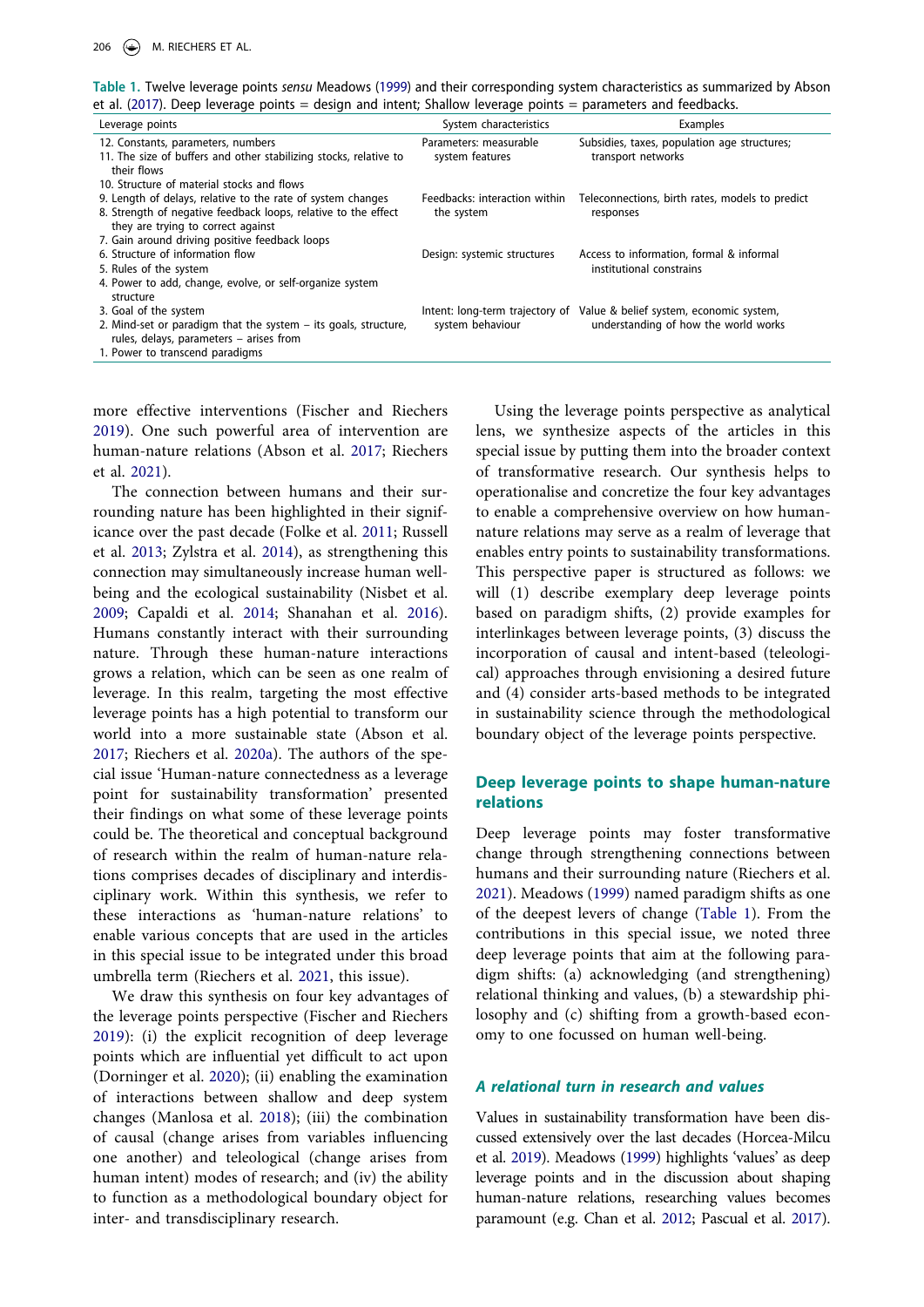In fact, the Intergovernmental Science-Policy Platform on Biodiversity and Ecosystem Services (IPBES) included relational values in its classification (Díaz et al. [2015\)](#page-8-6), being understood as the values encompassing all possible relationships between humans and nature, including relationships between people mediated by nature (Chan et al. [2016](#page-7-3); Riechers et al. [2020b](#page-9-11)). Relational values hold a fundamental meaning of human-nature interactions that goes beyond instrumental values, representing meaningful relationships and responsibilities established between humans and nature such as care and stewardship (Himes and Muraca [2018;](#page-8-7) García-Llorente et al. [2018](#page-8-8)).

To systemically transform the way researchers approach human-nature relations, West et al. [\(2020](#page-10-1)  this issue) argue for a 'relational turn'. Drawing on relational understandings about the nature of reality, the 'relational turn' aims to revise and revisit the reductionists assumptions present in sustainability science to better capture the complexity of humannature relations (Stenseke [2018;](#page-9-12) West et al. [2018](#page-9-13), [2019](#page-10-2); Hertz et al. [2020](#page-8-9); Darnhofer [2020](#page-8-10)). In such a shift, the dichotomous categories of 'humans' and 'nature' would be revised in favour of concepts that better capture the inextricability of humans and nature within holistic assemblages, to avoid identifying system components as *either* 'human/social' *or* 'natural/ecological' (Ostrom [2009;](#page-9-14) Schoon and Van Der Leeuw [2015](#page-9-15)). Such a 'relational turn' may ultimately lead to a shift or an opening up in complexity thinking from substantialist to relational assumptions that may help to overcome false dichotomies between humans and nature. West et al. [\(2020](#page-10-1) this issue) argue that overcoming this conceptual dichotomy may allow for the creation of different types of knowledge and positively influence the sciencepolicy interface through generating novel governance, management and policy approaches.

To operationalise a 'relational turn' in research and values, Chakroun and Droz [\(2020](#page-7-4) this issue) propose bridging the concepts of landscape and milieu. The framework of the milieu developed by Droz ([2020\)](#page-8-11) captures how the milieu is both 'the matrix that nurtures human communities, shaping their cultures and their ways of living *and* the imprint that is shaped by the historical relations of humans with each other and with their environment' (Chakroun and Droz [2020](#page-7-4) this issue). Thus, humans experience their environment as webs of meanings, values and affordances. The authors apply this framework to three biodiversity-rich cultural landscapes in Japan and highlight how particular cultural meanings and values lead to different usages of space and of the environment and how, in return, certain landscapes can influence people's experiences and therewith lead to proenvironmental behaviour (Hinds and Sparks [2008](#page-8-12); Gifford and Nilsson [2014\)](#page-8-13). Approaching sustainability

through landscapes enables researchers to go beyond the artificial and abstract separation between 'internal' (e.g. ethical decision-making) and external processes (e.g. environmental degradations) and complements recent studies that have tended to exclude or limit consideration of the internal state of individuals (e.g. Palomo et al. [2014;](#page-9-16) Hanspach et al. [2016\)](#page-8-14). Chakroun and Droz ([2020,](#page-7-4) this issue) argue that people's inner worlds are essential for sustainability, especially because the direct sensory interactions with nature help to acknowledge and foster a deeper connection to nature (Abram [1997](#page-7-5); Balázsi et al. [2019;](#page-7-6) Riechers et al. [2020b\)](#page-9-11).

Facilitating a 'relational turn' in practise nevertheless may pose challenges (Raymond et al. [2021](#page-9-17)). The inclusion of people's relation with nature into policy and social structures is often lacking as policies do not cater for recognition of such relations (Mattijssen et al. [2020](#page-8-15) this issue). Instead, nature conservation policy focusses more on instrumental or intrinsic values (i.e. biodiversity and economy-based). The authors argue that this simplification of humannature relations risks to oversee other relations with nature, with negative effects for conservation policy and management (Klain et al. [2017\)](#page-8-16). Lack of consideration of relational values, the authors suggest, could be a reason for why nature policies often fail to address biodiversity loss effectively and often trigger resistance and/or alienation among actors. Humans 'are deeply affected by emotions and stories with meaning. We want to believe our lives are worthwhile and meaningful' (Richardson et al. [2020](#page-9-18) this issue). Mattijssen et al. [\(2020](#page-8-15) this issue) further argue that a recognition and incorporation of relational values can serve as deep leverage points for policy interventions that aim to support citizen's contribution to nature conservation and strengthen biodiversity policy. Hence, through values, such as relational ones, social structures and policies can and should reemerge as Humanity's story.

To counter this lack of recognition, Richardson et al. [\(2020](#page-9-18) this issue) and Mattijssen et al. [\(2020](#page-8-15) this issue) present evidence from practical examples in which relational values and a relational turn can be fostered. Richardson et al. ([2020](#page-9-18) this issue) suggest a regenerative potential of human-nature relations at multiple levels (from individual to societies), in all of the four system characteristics by Abson et al. [\(2017](#page-7-0)). They provide concrete recommendations for specific informed interventions to improve the human–nature relations in education, health, housing, arts, health and transport and governance. In order to promote the incorporation of relational values in nature policy and practice and more effectively engage with citizens in this context, Mattijssen et al. [\(2020](#page-8-15) this issue) describe six possible 'routes' for policy makers: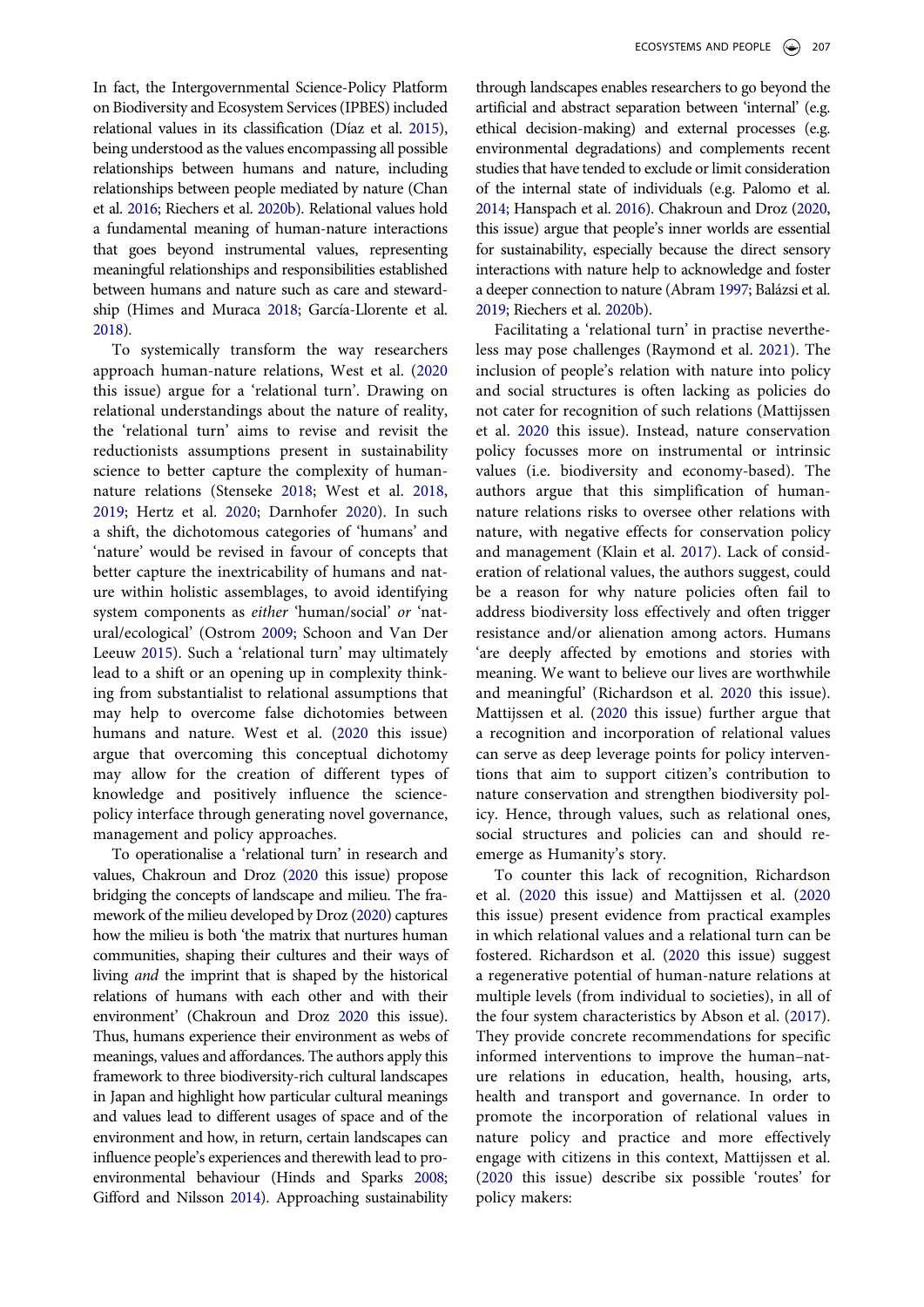- (1) The incorporation of pluralized meanings of nature;
- (2) The uptake of relational language in policy discourse;
- (3) A prioritization of landscape-based policy;
- (4) Empowering local citizens in nature conservation;
- (5) Re-orienting nature education to stimulate people's personal experience of nature; and
- (6) Using digital technology to stimulate new relationships with nature.

While this list of routes is not exhaustive, all points offer significant potential to influence human-nature relations in a way that fosters transformative changes towards sustainability (Mattijssen et al. [2020](#page-8-15) this issue).

### *A stewardship philosophy*

Stewardship can be seen as a specific relational value and offers a way to achieve a 'relational turn' (West et al. [2018](#page-9-13)). For example, a stewardship philosophy towards maintaining natural elements in agricultural landscapes would benefit the conservation of agrobiodiversity (Raatikainen et al. [2020](#page-9-19) this issue). To strengthen the connections humans have with their surrounding nature, it is necessary to focus on experiential and emotional aspects, as well as strengthening compassionate relationships (Lumber et al. [2017\)](#page-8-17). A stewardship philosophy may also transform our thinking to include the agency and rights of nonhuman entities, which can change the underlying conceptualizations of human-nature relations on both the personal and societal scale towards a mindset that encourages sustainable action (Raatikainen et al. [2020](#page-9-19) this issue). The relevance of ´green care´ activities is recognised as an innovative approach that combines caring for people and caring for land. The stewardship philosophy combines three elements that have not been previously connected: (1) multifunctional landscapes and recognition of the plurality of values; (2) social services and health care; and (3) the possibility of strengthening the farming sector and local communities (García-Llorente et al. [2018\)](#page-8-8).

The notion of 'landscape stewardship' is very much in line with argumentations for a relational turn and invites deliberately considering and opening up discursive spaces for engaging with diverse values of landscape. This may help to alleviate heated conflicts in land management, which often arise at the brink between agriculture and nature conservation. Within the context of land management, Bieling et al. ([2020](#page-7-7) this issue) define landscape stewardship as a management approach as well as an essentially ethical concept. Landscape stewardship are 'efforts to create, nurture and enable responsibility in landowners and resource users to manage and protect land and its natural and cultural heritage (Brown and Mitchell [2000](#page-7-8), p. 70)'. Landscape stewardship highlights responsibility, collaboration, participation, plurality and communication (Cockburn et al. [2019](#page-8-18)). The concept and practice of stewardship combines various landscape values with management practises, comprising (1) prudential aspects like interest in long-term productivity and sustainable use of the land (instrumental values); (2) moral, justice-related aspects like duties to future generations and the global poor (intrinsic values, human rights); and (3) aspects of the Good Life like feelings of attachment, aesthetic ideals or identity (relational values) (Bieling et al. [2020](#page-7-7) this issue). In this regard, it is crucial to highlight especially indigenous peoples who manage and influence over one fourth of the earth's surface (Garnett et al. [2018\)](#page-8-19). Indigenous peoples and communities are 'carriers and caregivers of biodiversity and they also hold a unique and invaluable indigenous and local knowledge for sustainable stewardship of nature' (Burgos-Ayala et al. [2020a](#page-7-9) this issue).

#### *A new economic paradigm*

Rana et al. ([2020](#page-9-20) this issue) emphasize a shift away from the economic growth paradigm (Meadows [1999,](#page-8-0) [2008\)](#page-9-4). In general, a growing economy can be defined as an increase in the production and consumption of market traded goods and services. This increase in production accounts for a growing use of resources leading to, among others, resource depletion (Brown et al. [2014;](#page-7-10) Kallis et al. [2018](#page-8-20)) and climate change (Stern [2004;](#page-9-21) IPCC [2018;](#page-8-21) IPBES [2019\)](#page-8-22). Instead of trying to mitigate the negative consequences of an economic growth paradigm, the focus should be on how to transform it into a more sustainable one. Such a transformation is utterly necessary in order to achieve a sustainable economy (IPBES [2019](#page-8-22)). This need for a paradigm shift was also experienced by the young participants of Rana et al. [\(2020](#page-9-20) this issue) visioning exercise for positive and sustainable futures based on the Seeds of the Good Anthropocene project (Bennett et al. [2016\)](#page-7-11). Core components for a desirable future were alternative economies and new metrics to measure development (i.e. recognizing well-being and happiness). This links back to a rising discussion about alternatives to growth in society, policy and academia (Costanza et al. [2014](#page-8-23); Polasky et al. [2015;](#page-9-22) Raworth [2017\)](#page-9-23). Movements such as degrowth and other alternative economic models could enrich these discussions and are critical for interventions to halt biodiversity losses (Hinton and Maclurcan [2017;](#page-8-24) D'Alessandro et al. [2020](#page-8-25); Otero et al. [2020](#page-9-24)). Alternatives to the current growth paradigm may be able to challenge the status quo, especially if they are able to provide meaningful and context-specific examples (Berg and Hukkinen [2011\)](#page-7-12). Steering away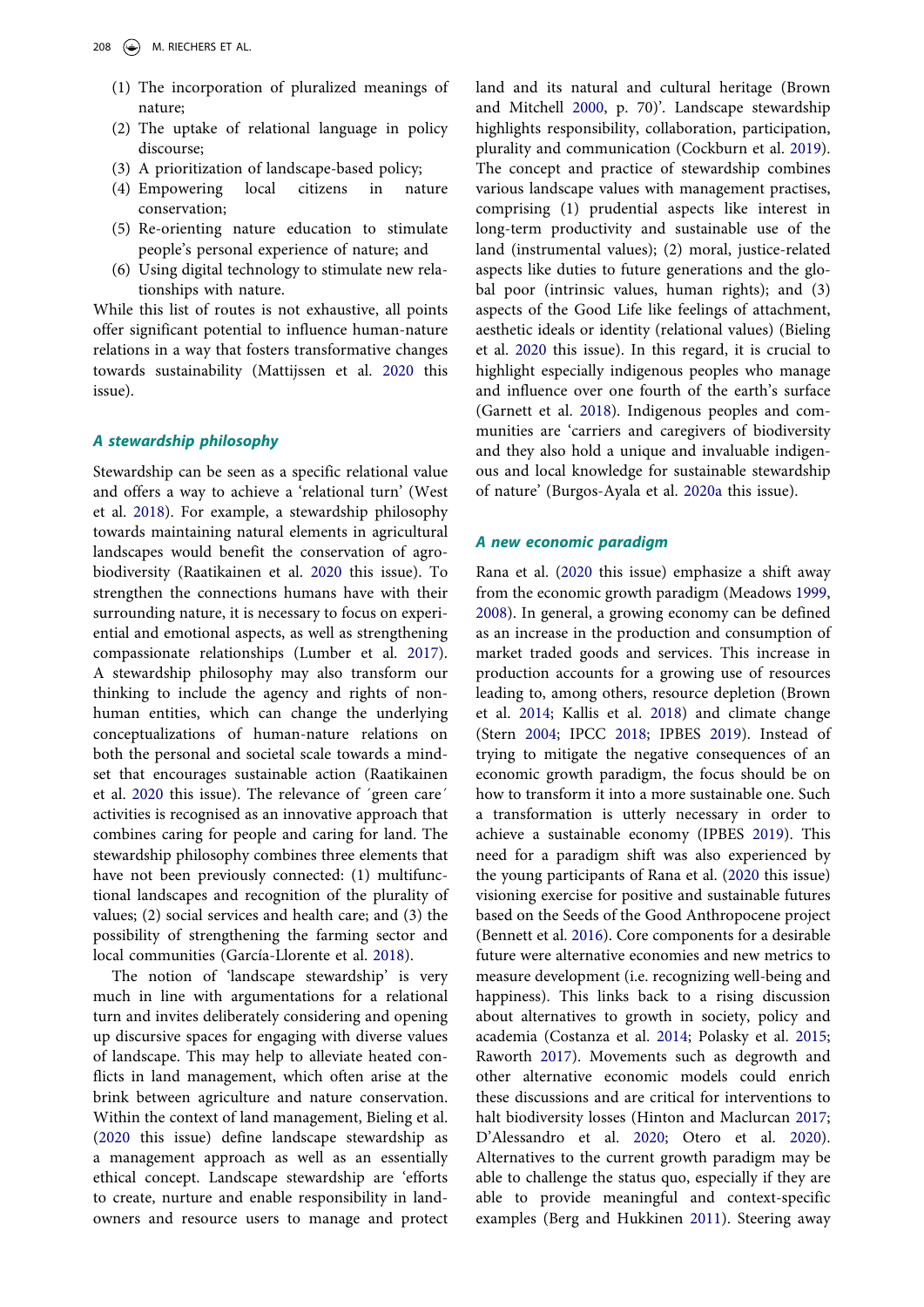from economic growth is complicated because the current dominant paradigm is deeply integrated into the social, institutional, political and economic fabric of global societies (Fournier [2008;](#page-8-26) Raworth [2017\)](#page-9-23). However, changing and challenging this paradigm can be a deep leverage point to foster a sustainability transformation of the way humans interact with nature (Rana et al. [2020](#page-9-20) this issue).

# **Interlinkages between leverage points to shape human-nature relations**

A leverage points perspective postulates that transformative change is unlikely if only shallow leverage points are acted upon; but it also recognizes that acting on deep leverage points is difficult in practice, even if the benefits could be substantial (Ehrlich and Kennedy [2005;](#page-8-27) Abson et al. [2017\)](#page-7-0). Based on this, it is important to understand better how shallow and deep systemic changes interact in different situations (Manlosa et al. [2018;](#page-8-4) Riechers et al. [2021\)](#page-9-5). Such interactions among leverage points or changes at different levels of systemic depth suggest that 'chains of leverage' (i.e. how shallow, mid-level and deep systemic changes interact with one another) can be studied (Fischer and Riechers [2019\)](#page-8-2). In this section, we exemplify how interlinkages between leverage points can influence human-nature relations by referring to three articles in this special issue: Pérez-Ramírez et al. ([2021](#page-9-25) this issue) and Rosengren et al. ([2021](#page-9-26) this issue) show interlinkages between shallow and deep leverage points, while Burgos-Ayala et al. ([2020a](#page-7-9) this issue) highlight that different interlinkages between leverage points may lead to different outcomes.

Drawing on the system characteristics by Abson et al. ([2017](#page-7-0)) [\(Table 1\)](#page-2-0), Pérez-Ramírez et al. [\(2021](#page-9-25) this issue) looked at such possible interactions. They defined modifiable and measurable parameters as the number of participants of the farming initiative, of ecological crops, including traditional varieties, productivity, or the number of pollinators. Feedbacks were assessed in relation to the efficiency of the initiative, including the amount of time spent by the participants for the project, the workshops and the evaluation surveys of the project. The design characteristics related to the information flow and self-organization through the collective development of an educational plan and a new social association run by transdisciplinary actors, while the system intent was addressed by the ideological foundations used in agroecology. Through participatory farming activities, Pérez-Ramírez et al. [\(2021](#page-9-25) this issue) noted how some interventions were easy to implement but reached only shallow leverage (e.g. time spent to develop an agro-ecological project), but were important for reaching the set targets. Such shallow leverage points also fostered interventions that were more

difficult to implement, which showed a deeper leverage for transformative change (e.g. working on the agroecological paradigm). A similar synergistic effect was noted by Rosengren et al. (2021 this issue). Their indicated leverage points of 'gender equality', 'social learning', 'information and knowledge' and 'access to finance' should not be regarded in isolation but rather as an ensemble of topics conjointly having the potential to create positive change (Rosengren et al. 2021 this issue). The authors identified the leverage point of 'gender equality' as holding great potential to create systemic change by impacting the rules of the system. The leverage points of 'social learning' and 'information and knowledge' are tightly linked and rooted in the power to add, change, evolve or self-organize a system and structures of information flows – both deep leverage points (Meadows [1999\)](#page-8-0). The leverage point 'access to finance', will not have the power to improve adaptive capacity substantially on its own – despite often being a focal point in political and economic interventions (Rosengren et al. 2021 this issue).

Interlinkages between leverage points can also be crucial for successful project outcomes. Burgos-Ayala et al. [\(2020a](#page-7-9) this issue) highlight two project groups, which combined and concretised deep and shallow leverage points differently and hence, found contrasting outcomes. The authors looked at frequently targeted leverage points within environmental management projects involving indigenous peoples as their main actor. Leverage points were information sharing, participatory praxis and involvement of indigenous peoples but intervention in these leverage points differed (Burgos-Ayala et al. [2020a\)](#page-7-9). Highlighting the intricate and complex nature of the interlinkages between shallow and deep leverage points to foster human-nature relation is crucial for a comprehensive systemic understanding. Operationalising and analysing these interlinkages is a difficult task but the three examples given here suggest ways to achieve this goal in different situations and empirical settings.

### **Causal and teleological combinations to shape human-nature relations**

Sustainability research uses predictive models (e.g. on climate change or resource depletions to forecast the future). Rana et al. [\(2020](#page-9-20) this issue) provide an extension to such investigations by bridging causal (nothing can happen without a cause) and teleological (events and developments are meant to achieve a purpose and happen because of that) approaches can shape human-nature relations today by identifying desired visions for tomorrow. Rana et al. [\(2020](#page-9-20) this issue) used a visioning method adapted from the Seeds of the Good Anthropocene project (Pereira et al. [2018\)](#page-9-27) and Nature Futures Framework (Pereira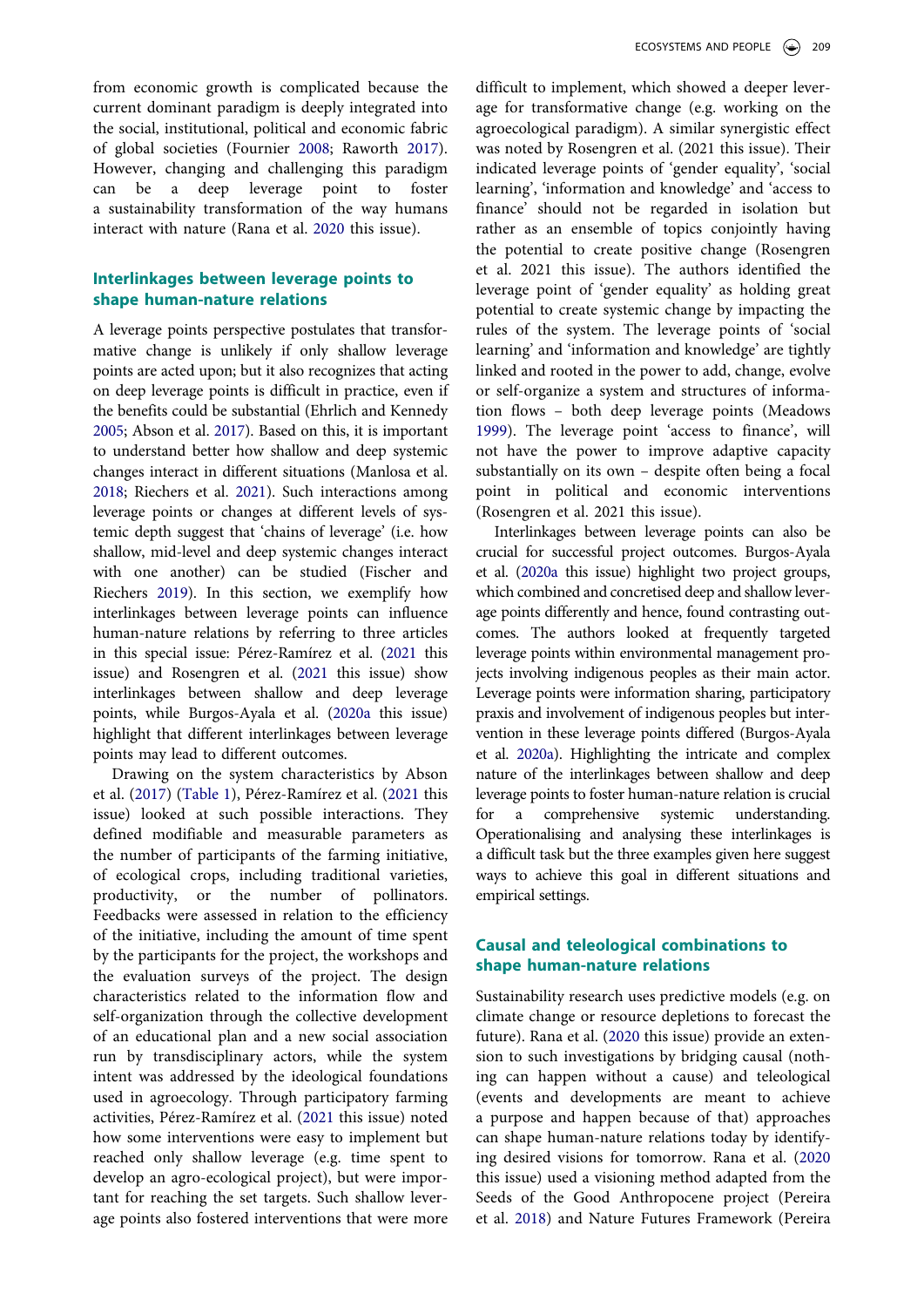et al. [2020](#page-9-28)) to highlight more sustainable futures and ways to get there. Such visioning exercises can contribute to generating desired social change (Totin et al. [2017\)](#page-9-29). Highlighting the desirability of such a vision can provide an inspiring narrative and engender action (Wiek and Iwaniec [2014\)](#page-10-3). Hence, based on the causal explanation already existing for their specific social-ecological system in question, the authors used a participatory process of visioning to promote collective action for transitions toward desirable futures (Oteros-Rozas et al. [2015](#page-9-30); Lundquist et al. [2017;](#page-8-28) Hamann et al. [2020](#page-8-29)). With this participatory process; they aimed to generate literacy about the future among their workshop participants to enable changes in values and behaviour (Wiek and Iwaniec [2014;](#page-10-3) Bennett et al. [2016;](#page-7-11) Pereira et al. [2018](#page-9-27)). Through analysing and comparing different possible futures, the authors identified a number of leverage points to shape human-nature relations (Rana et al. [2020](#page-9-20) this issue). Key deep leverage points were: an alternative economic paradigm (see above), new governmental structures and institutions to improve justice and inclusive planning and management. These deep leverage points related directly to ongoing debates in the sustainability literature on which pathways and interventions are required to achieve a better future for humanity and the planet, and show how articulating positive visions of the future can help reaching them.

# **Methodological boundary objects to shape human-nature relations**

The leverage points perspective can serve as a methodological boundary object for inter- and transdisciplinary research, as it can combine a wide range of causal to teleological approaches (Fischer and Riechers [2019](#page-8-2)). Especially in the realm of human-nature relations in which multiple demands, values and emotions are integrated, new methodologies are helpful for developing more encompassing analyses. One such collection of methodologies mentioned by authors of this special issue are arts-based approaches, which can serve as possible methodological additions to strengthen the connections humans have with their surrounding nature (Muhr [2020](#page-9-31); Raatikainen et al. [2020;](#page-9-19) Richardson et al. [2020\)](#page-9-18). Such diverse and flexible approaches towards implementing senses of belonging to overcome the dichotomy between nature and humans have proven useful in various projects, particularly when working with nonacademics.

Combining art and transdisciplinarity has the potential to uncover deep connection to landscapes, benefitting from the fact that art can be a direct channel to human emotions (Xenakis et al. [2012](#page-10-4); Riechers et al. [2019](#page-9-32)). Muhr [\(2020](#page-9-31) this issue) describes arts-based research of being capable of tapping into often

neglected emotions and embodied experiences regarding to nature. Most art forms incorporate non-verbal components. This could potentially transcend the cognitive dimensions of human-nature interactions and highlight an unspoken knowledge – making arts-based approaches particularly interesting for researching emotional connections to nature (Muhr [2020](#page-9-31) this issue). Working with and through art can be a way of helping communities understand and address their problems through participatory research that incorporates a diversity of knowledge forms (Bodorkós and Pataki [2009\)](#page-7-13). Additionally, art requires active involvement from participants, to go out and observe, create and change natural places. The appreciation of different forms of knowing, acting and using dialogical ways to explore these unfolds the complexity, uncertainties and disputed values of various different actors involved (Fazey et al. [2018\)](#page-8-30). Raatikainen et al. [\(2020](#page-9-19) this issue), for example, focused on the opportunities of arts-based environmental education in advancing environmental management and Richardson et al. [\(2020](#page-9-18) this issue) promote arts-based activities to operationalise pathways to nature connectedness. Arts-based practices allowed participants to recognize their corporality and develop an experiential, expressive and informed connection with nature, independent of the participants' age, native language, or educational background. Another asset of arts-based work is its inherent creativity; stretching the boundaries of the epistemology, ontology and methodology of science.

Arts-based approaches can further inspire discussions that emphasize deep leverage points, as they differ from quantitative and qualitative research in their purposes (Leavy [2009](#page-8-31); Barone and Eisner [2012](#page-7-14)). Muhr [\(2020](#page-9-31) this issue) identified a process of producing and using (scientific) knowledge as leverage point in his work (see also Abson et al. [2017](#page-7-0)). Transformative art can be a powerful tool to guide and innovate sustainability transition, combined with research that points out the critical needs for transformative action and when building on multiple kinds of knowledges (Raatikainen et al. [2020](#page-9-19) this issue). From a leverage points perspective, arts-based interventions can advance the methods and methodologies of research and therewith change the rules of a system – and initiate promising chains of leverage for a different access to sustainability science (Heinrichs [2018](#page-8-32), [2019](#page-8-33)), as stated by Muhr [\(2020](#page-9-31) this issue). By including other and potentially non-scientific types of knowledge, leverage points addressing human-nature relations may spark novel and powerful pathways towards sustainability transformation.

#### **Summary**

This synthesis of the special issue 'Human-nature connectedness as a leverage point for sustainability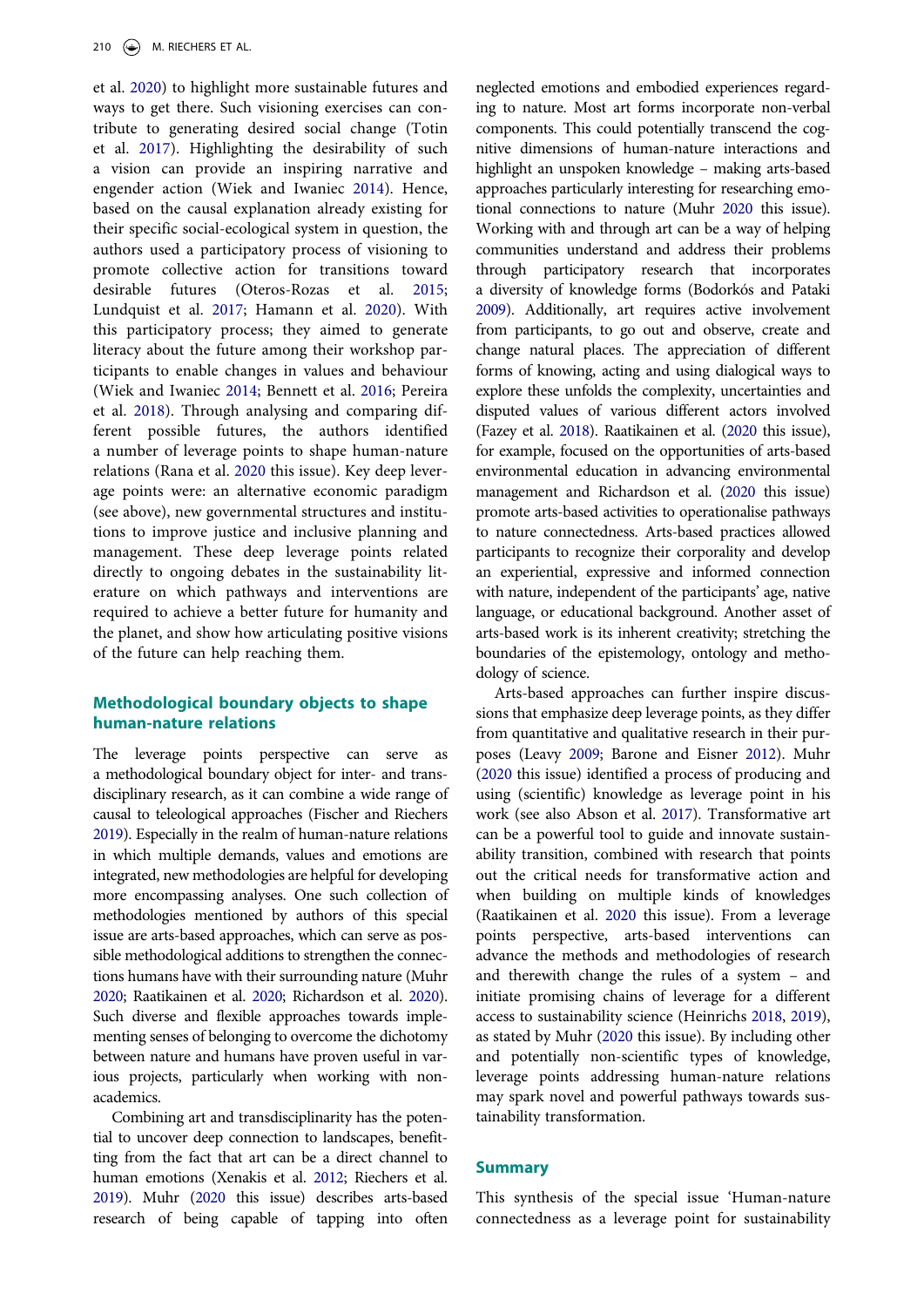transformation' reveals insights about human-nature relations based on the key advantages of the leverage points perspective. As we show by our emphasis on specific aspects of each contribution, there seems to be a general need for a paradigm shift from utilitarian to relational interactions, which is represented by a shift away from the prior conceptualisation of human-nature connectedness to a more overarching term (human-nature relations). Another related deep leverage point was the strengthening of a stewardship philosophy to shape human-nature relations to more sustainable states. Lastly, the deep leverage point of shifting away from the economic growth paradigm to a more just and encompassing one was highlighted. However, transformations towards sustainability do not only require focusing on deep leverage points, but also needs to account for how different leverage points are interlinked with each other. Such interlinkages can further strengthen the transformative potential of interventions to shape human-nature relations into a more sustainable state. Further, we exemplified the need to bridge causal and teleological approaches – to not only focus on the status quo of the system (and how we got here) but also on the desired state of the system (and how to get there). This special issue highlights how the leverage points perspective can act as a methodological boundary object that harbours many ways to operationalise human-nature relations and questions academic knowledge. This was exemplified by the work with arts-based methods and participatory, transdisciplinary research aimed to shape human-nature relations from the bottom up. Overall, this special issue has helped to concretize leverage points that can positively shape human-nature relations, identify what these relations may look like and how the leverage points perspective can be used.

#### **Disclosure statement**

No potential conflict of interest was reported by the author(s).

#### **ORCID**

Maraja Riechers http://orcid.org/0000-0003-3916-8102 Jacqueline Loos @ http://orcid.org/0000-0002-7639-2894 Ágnes Balázsi **b**http://orcid.org/0000-0002-3815-8538 Marina García-Llorente http://orcid.org/0000-0002-3527-9318

Claudia Bieling http://orcid.org/0000-0001-5001-4150 Aracely Burgos-Ayala http://orcid.org/0000-0002-1799-5791 Leila Chakroun Dhttp://orcid.org/0000-0003-4755-0272 Thomas J.M. Mattijssen **http://orcid.org/0000-0002-0822-**4012

Maximilian M. Muhr http://orcid.org/0000-0003-1019-9490

Kaisa J. Raatikainen **b** http://orcid.org/0000-0002-3099-8962

Miles Richardson Dhttp://orcid.org/0000-0002-7223-7053 Linda Rosengren **b** http://orcid.org/0000-0002-8365-8726 Simon West **http://orcid.org/0000-0002-9738-0593** 

#### **References**

- <span id="page-7-5"></span>Abram D. 1997. *The spell of the sensuous: perception and language in a more-than-human world*. New York: Random House - Vintage Books.
- <span id="page-7-0"></span>Abson DJ, Fischer J, Leventon J, Newig J, Schomerus T, Vilsmaier U, Von Wehrden H, Abernethy P, Ives CD, Jager NW, et al. 2017. Leverage points for sustainability transformation. Ambio. 46(1):30–39. doi:[10.1007/s13280-0](https://doi.org/10.1007/s13280-016-0800-y)  [16-0800-y.](https://doi.org/10.1007/s13280-016-0800-y)
- <span id="page-7-6"></span>Balázsi Á, Riechers M, Hartel T, Leventon J, Fischer J. 2019. The impacts of social-ecological system change on human-nature connectedness: a case study from Transylvania, Romania. Land Use Policy. 89:104232. doi:[10.1016/j.landusepol.2019.104232.](https://doi.org/10.1016/j.landusepol.2019.104232)
- <span id="page-7-14"></span>Barone T, Eisner EW. 2012. Arts based research. Thousand Oaks (CA (USA)): SAGE Publications.
- <span id="page-7-11"></span>Bennett EM, Solan M, Biggs R, McPhearsons T, Norström AV, Olsson P, Pereira L, Peterson GD, Raudsepp-Hearne C, Biermann F, et al. 2016. Bright spots: seeds of a good Anthropocene. Front Ecol Environ. 14(8):441–448. doi:[10.1](https://doi.org/10.1002/fee.1309)  [002/fee.1309](https://doi.org/10.1002/fee.1309).
- <span id="page-7-12"></span>Berg A, Hukkinen JI. 2011. The paradox of growth critique: narrative analysis of the Finnish sustainable consumption and production debate. Ecol Econ. 72:151–160. doi:[10.1016/j.ecolecon.2011.09.024](https://doi.org/10.1016/j.ecolecon.2011.09.024).
- <span id="page-7-7"></span>Bieling C, Eser U, Plieninger T. 2020. Towards a better understanding of values in sustainability transformations: ethical perspectives on landscape stewardship. Ecosyst People. 16 (1):188–196. doi:[10.1080/26395916.2020.1786165](https://doi.org/10.1080/26395916.2020.1786165).
- <span id="page-7-13"></span>Bodorkós B, Pataki G. 2009. Linking academic and local knowledge: community-based research and service learning for sustainable rural development in Hungary. J Clean Prod. 17(12):1123–1131. doi:[10.1016/j.jclepro.2009.02.023](https://doi.org/10.1016/j.jclepro.2009.02.023).
- <span id="page-7-8"></span>Brown J, Mitchell B. 2000. The stewardship approach and its relevance for protected landscapes. *The George Wright Forum*.
- <span id="page-7-10"></span>Brown JH, Burger JR, Burnside WR, Chang M, Davidson AD, Fristoe TS, Hamilton MJ, Hammond ST, Kodric-Brown A, Mercado-Silva N, et al. 2014. Macroecology meets macroeconomics: resource scarcity and global sustainability. Ecol Eng. 65:24–32. doi:[10.1016/j.ecoleng.2013.07.071](https://doi.org/10.1016/j.ecoleng.2013.07.071).
- <span id="page-7-9"></span>Burgos-Ayala A, Jiménez-Aceituno A, Torres-Torres AM, Rozas-Vásquez D, Lam DPM. 2020a. Indigenous and local knowledge in environmental management for human-nature connectedness: a leverage points perspective. Ecosyst People. 16(1):290–303. doi:[10.1080/](https://doi.org/10.1080/26395916.2020.1817152) [26395916.2020.1817152.](https://doi.org/10.1080/26395916.2020.1817152)
- <span id="page-7-1"></span>Capaldi CA, Dopko RL, Zelenski JM. 2014. The relationship between nature connectedness and happiness: a meta-analysis. Front Psychol. 5:976. doi:[10.3389/fpsyg.](https://doi.org/10.3389/fpsyg.2014.00976) [2014.00976.](https://doi.org/10.3389/fpsyg.2014.00976)
- <span id="page-7-4"></span>Chakroun L, Droz L. 2020. Sustainability through landscapes: natural parks, satoyama, and permaculture in Japan. Ecosyst People. 16(1):369–383. doi:[10.1080/26395916.2020.1837244.](https://doi.org/10.1080/26395916.2020.1837244)
- <span id="page-7-3"></span>Chan KMA, Balvanera P, Benessaiah K, Chapman M, Díaz S, Gómez-Baggethun E, Gould R, Hannahs N, Jax K, Klain S, et al. 2016. Opinion: why protect nature? Rethinking values and the environment. Proc Natl Acad Sci U S A. 113 (6):1462–1465. doi:[10.1073/pnas.1525002113](https://doi.org/10.1073/pnas.1525002113).
- <span id="page-7-2"></span>Chan KMA, Satterfield T, Goldstein J. 2012. Rethinking ecosystem services to better address and navigate cultural values. Ecol Econ. 74:8–18. doi:[10.1016/j.ecolecon.2011.11.011](https://doi.org/10.1016/j.ecolecon.2011.11.011).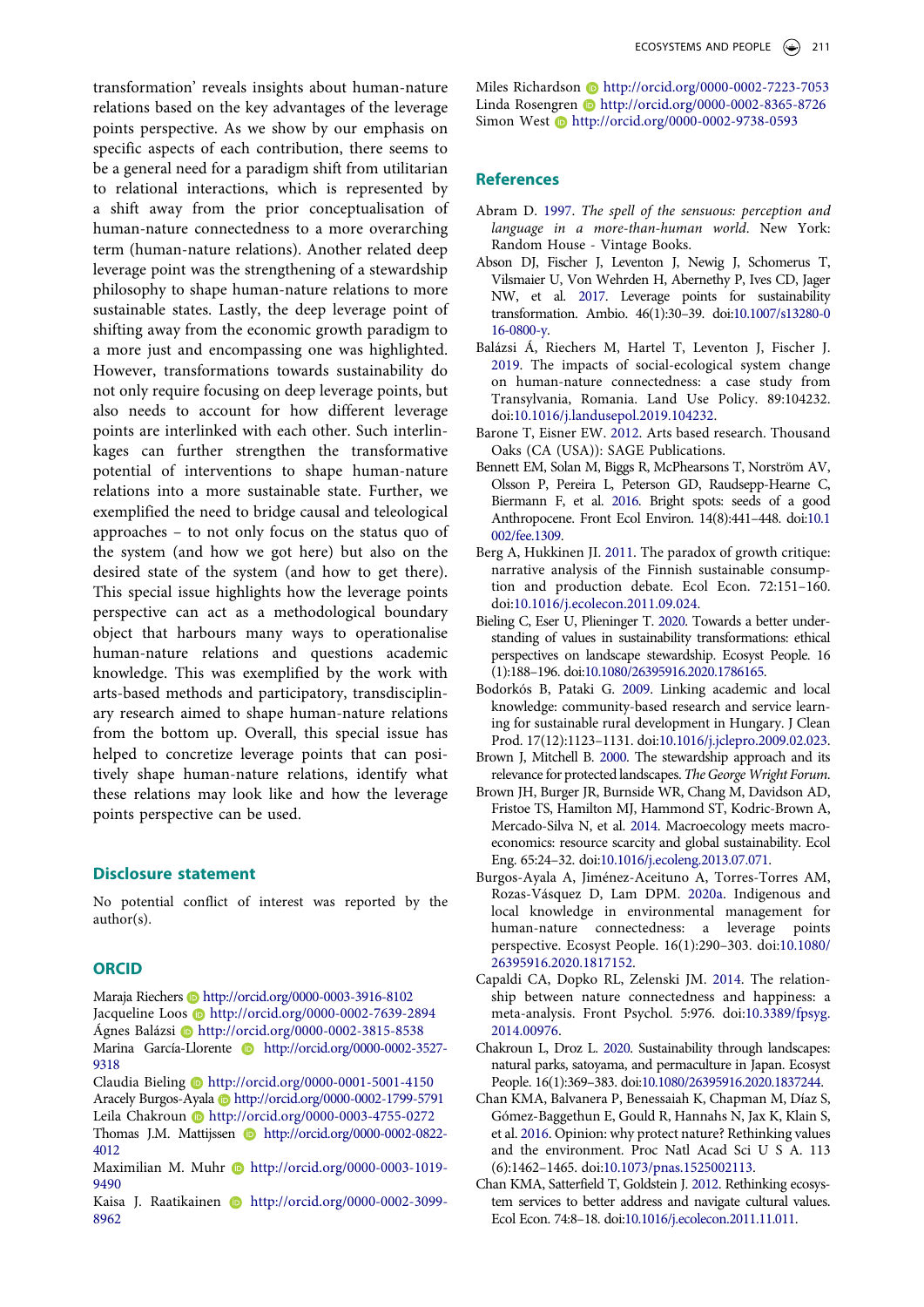- <span id="page-8-18"></span>Cockburn J, Cundill G, Shackleton S, Rouget M, Zwinkels M, Cornelius S, Metcalfe L, Van Den Broeck D. 2019. Collaborative stewardship in multifunctional landscapes: toward relational, pluralistic approaches. Ecol Soc. 24(4). doi:[10.5751/ES-11085-240432.](https://doi.org/10.5751/ES-11085-240432)
- <span id="page-8-23"></span>Costanza R, Kubiszewski I, Giovannini E, Lovins H, McGlade J, Pickett KE, Ragnarsdóttir KV, Roberts D, De Vogli R, Wilkinson R. 2014. Development: time to leave GDP behind. Nat. 505(7483):283–285. doi:[10.1038/505283a](https://doi.org/10.1038/505283a).
- <span id="page-8-25"></span>D'Alessandro S, Cieplinski A, Distefano T, Dittmer K. 2020. Feasible alternatives to green growth. Nat Sustainability. 3 (4):329–335. doi:[10.1038/s41893-020-0484-y](https://doi.org/10.1038/s41893-020-0484-y).
- <span id="page-8-10"></span>Darnhofer I. 2020. Farming from a Process-relational perspective: making openings for change visible. Sociol Ruralis. 60(2):505–528. doi:[10.1111/soru.12294](https://doi.org/10.1111/soru.12294).
- <span id="page-8-6"></span>Díaz S, Demissew S, Carabias J, Joly C, Lonsdale M, Ash N, Larigauderie A, Adhikari JR, Arico S, Báldi A, et al. 2015. The IPBES conceptual framework — connecting nature and people. Curr Opin Environ Sustainability. 14:1–16. doi:[10.1016/j.cosust.2014.11.002](https://doi.org/10.1016/j.cosust.2014.11.002).
- <span id="page-8-1"></span>Dorninger C, Abson DJ, Apetrei CI, Derwort P, Ives CD, Klaniecki K, Lam DPM, Langsenlehner M, Riechers M, Spittler N, et al. 2020. Leverage points for sustainability transformation: a review on interventions in food and energy systems. Ecol Econ. 171:106570. doi:[10.1016/j.](https://doi.org/10.1016/j.ecolecon.2019.106570)  [ecolecon.2019.106570](https://doi.org/10.1016/j.ecolecon.2019.106570).
- <span id="page-8-11"></span>Droz L 2020. The milieu as common grounds for global environmental ethics. [PhD Thesis]. Kyoto University
- <span id="page-8-27"></span>Ehrlich PR, Kennedy D. 2005. Millennium assessment of human behavior. Sci. 309(5734):562–563. doi:[10.1126/](https://doi.org/10.1126/science.1113028)  [science.1113028](https://doi.org/10.1126/science.1113028).
- <span id="page-8-30"></span>Fazey I, Schäpke N, Caniglia G, Patterson J, Hultman J, Van Mierlo B, Säwe F, Wiek A, Wittmayer J, Aldunce P, et al. 2018. Ten essentials for action-oriented and second order energy transitions, transformations and climate change research. Energy Res Social Sci. 40:54–70. doi:[10.1016/j.erss.2017.11.026.](https://doi.org/10.1016/j.erss.2017.11.026)
- <span id="page-8-2"></span>Fischer J, Riechers M. 2019. A leverage points perspective on sustainability. *People and Nature*.
- <span id="page-8-3"></span>Folke C, Jansson A, Rockström J, Olsson P, Carpenter SR, Chapin FS, Crépin A-S, Daily G, Danell K, Ebbesson J, et al. 2011. Reconnecting to the biosphere. Ambio. 40 (7):719–738. doi:[10.1007/s13280-011-0184-y.](https://doi.org/10.1007/s13280-011-0184-y)
- <span id="page-8-26"></span>Fournier V. 2008. Escaping from the economy: the politics of degrowth. Int J Sociol Social Policy. 28(11/ 12):528–545. doi:[10.1108/01443330810915233.](https://doi.org/10.1108/01443330810915233)
- <span id="page-8-8"></span>García-Llorente M, Rubio-Olivar R, Gutierrez-Briceño I. 2018. Farming for life quality and sustainability: a literature review of green care research trends in europe. Int J Environ Res Public Health. 15(6):1282. doi:[10.3390/ijerph15061282](https://doi.org/10.3390/ijerph15061282).
- <span id="page-8-19"></span>Garnett ST, Burgess ND, Fa JE, Fernández-Llamazares Á, Molnár Z, Robinson CJ, Watson JEM, Zander KK, Austin B, Brondizio ES, et al. 2018. A spatial overview of the global importance of Indigenous lands for conservation. Nat Sustainability. 1(7):369–374. doi:[10.1038/s41893-018-0100-6.](https://doi.org/10.1038/s41893-018-0100-6)
- <span id="page-8-13"></span>Gifford R, Nilsson A. 2014. Personal and social factors that influence pro-environmental concern and behaviour: a review. Int J Psychol. 49(3):141–157. doi:[10.1002/ijop.12034](https://doi.org/10.1002/ijop.12034).
- <span id="page-8-29"></span>Hamann M, Biggs R, Pereira L, Preiser R, Hichert T, Blanchard R, Warrington-Coetzee H, King N, Merrie A, Nilsson W, et al. 2020. Scenarios of good Anthropocenes in southern Africa. Futures. 118:102526. doi:[10.1016/j.futures.2020.102526.](https://doi.org/10.1016/j.futures.2020.102526)
- <span id="page-8-14"></span>Hanspach J, Loos J, Dorresteijn I, Abson DJ, Fischer J. 2016. Characterizing social-ecological units to inform biodiversity conservation in cultural landscapes. *Diversity and Distributions*.
- <span id="page-8-32"></span>Heinrichs H. 2018. Sustainability science with Ozzy Osbourne, Julia Roberts and Ai Weiwei: the potential of arts-based research for sustainable development. GAIA. 27(1):132–137. doi:[10.14512/gaia.27.1.8](https://doi.org/10.14512/gaia.27.1.8).
- <span id="page-8-33"></span>Heinrichs H. 2019. Strengthening sensory sustainability science—theoretical and methodological considerations. Sustainability. 11(3):769. doi:[10.3390/su11030769](https://doi.org/10.3390/su11030769).
- <span id="page-8-9"></span>Hertz T, Mancilla Garcia M, Schlüter M. 2020. From nouns to verbs: how process ontologies enhance our understanding of social-ecological systems understood as complex adaptive systems. *People and Nature*.
- <span id="page-8-7"></span>Himes A, Muraca B. 2018. Relational values: the key to pluralistic valuation of ecosystem services. Curr Opin Environ Sustainability. 35:1–7. doi:[10.1016/j.cosust.2018.09.005.](https://doi.org/10.1016/j.cosust.2018.09.005)
- <span id="page-8-12"></span>Hinds J, Sparks P. 2008. Engaging with the natural environment: the role of affective connection and identity. J Environ Psychol. 28(2):109–120. doi:[10.1016/j.jenvp.2007.11.001.](https://doi.org/10.1016/j.jenvp.2007.11.001)
- <span id="page-8-24"></span>Hinton J, Maclurcan D. 2017. A not-for-profit world beyond capitalism and economic growth? *Ephemera*.
- <span id="page-8-5"></span>Horcea-Milcu A-I, Abson DJ, Apetrei CI, Duse IA, Freeth R, Riechers M, Lam DPM, Dorninger C, Lang DJ. 2019. Values in transformational sustainability science: four perspectives for change. Sustainability Sci. 14(5):1425–1437. doi:[10.1007/s11625-019-00656-1.](https://doi.org/10.1007/s11625-019-00656-1)
- <span id="page-8-22"></span>IPBES. 2019. Summary for policymakers of the global assessment report on biodiversity and ecosystem services of the intergovernmental science-policy platform on biodiversity and ecosystem services. IPBES secretariat, Bonn (Germany).
- <span id="page-8-21"></span>IPCC. 2018. Global warming of 1.5°C. Summary for policy makers. Switzerland: IPCC.
- <span id="page-8-20"></span>Kallis G, Kostakis V, Lange S, Muraca B, Paulson S, Schmelzer M. 2018. Research on degrowth. Annu Rev Environ Resour. 43(1):291–316. doi:[10.1146/annurev](https://doi.org/10.1146/annurev-environ-102017-025941)[environ-102017-025941.](https://doi.org/10.1146/annurev-environ-102017-025941)
- <span id="page-8-16"></span>Klain SC, Olmsted P, Chan KMA, Satterfield T, Zia A. 2017. Relational values resonate broadly and differently than intrinsic or instrumental values, or the new ecological paradigm. Plos One. 12(8):e0183962. doi:[10.1371/](https://doi.org/10.1371/journal.pone.0183962) [journal.pone.0183962.](https://doi.org/10.1371/journal.pone.0183962)
- <span id="page-8-31"></span>Leavy P. 2009. Method meets art: arts-based research practice. New York, NY (USA). The Guilford Press.
- <span id="page-8-17"></span>Lumber R, Richardson M, Sheffield D, Bastian B. 2017. Beyond knowing nature: contact, emotion, compassion, meaning, and beauty are pathways to nature connection. Plos One. 12 (5):e0177186. doi:[10.1371/journal.pone.0177186](https://doi.org/10.1371/journal.pone.0177186).
- <span id="page-8-28"></span>Lundquist CJ, Pereira HM, Alkemade JRM. 2017. Visions for nature and nature's contributions to people for the 21st century. Report from an IPBES visioning workshop held on 4-8 September 2017 in . . .. . . . *nature and nature's . . .*.
- <span id="page-8-4"></span>Manlosa AO, Schultner J, Dorresteijn I, Fischer J. 2018. Leverage points for improving gender equality and human well-being in a smallholder farming context. Sustainability Sci. 14(2):1–13.
- <span id="page-8-15"></span>Mattijssen TJM, Ganzevoort W, van den Born RJG, Arts BJM, Breman BC, Buijs AE, van Dam RI, Elands BHM, de Groot WT, Knippenberg LWJ. 2020. Relational values of nature: leverage points for nature policy in Europe. Ecosyst People 16:402–410. doi:[10.1080/26395916.2020.1848926](https://doi.org/10.1080/26395916.2020.1848926).
- <span id="page-8-0"></span>Meadows DH. 1999. Leverage points: places to intervene in a system. Hartland: The Sustainability Institute.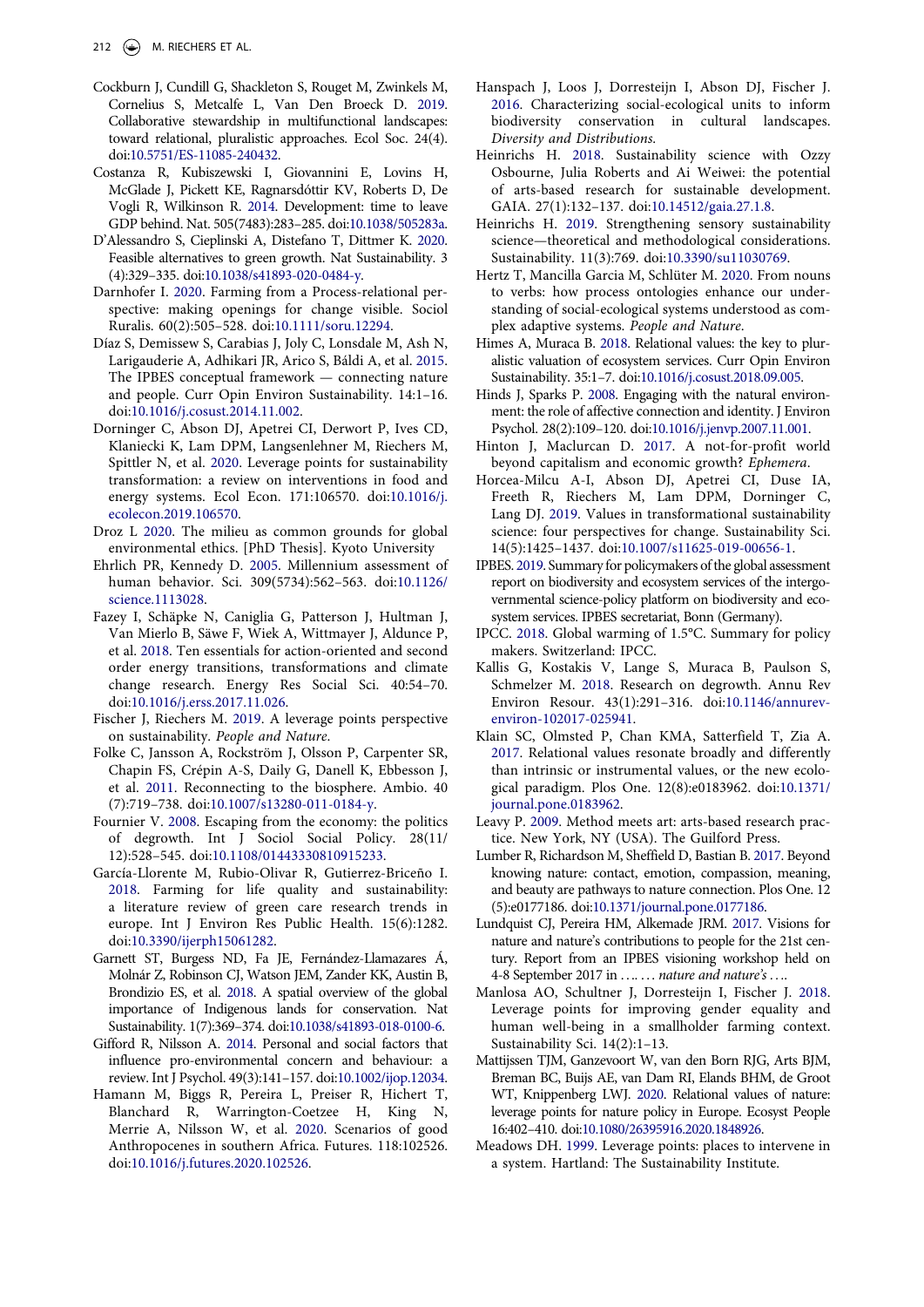<span id="page-9-4"></span>Meadows DH 2008. Thinking in systems: a primer.

- <span id="page-9-31"></span>Muhr MM. 2020. Beyond words– the potential of arts-based research on human-nature connectedness. Ecosyst People. 16(1):249–257. doi:[10.1080/26395916.2020.1811379](https://doi.org/10.1080/26395916.2020.1811379).
- <span id="page-9-7"></span>Nisbet EK, Zelenski JM, Murphy SA. 2009. The nature relatedness scale: linking individuals' connection with nature to environmental concern and behavior. Environ Behav. 41 (5):715–740. doi:[10.1177/0013916508318748.](https://doi.org/10.1177/0013916508318748)
- <span id="page-9-14"></span>Ostrom E. 2009. A general framework for analyzing sustainability of social-ecological systems. Science. 325 (5939):419–422. doi:[10.1126/science.1172133](https://doi.org/10.1126/science.1172133).
- <span id="page-9-24"></span>Otero I, Farrell KN, Pueyo S, Kallis G, Kehoe L, Haberl H, Plutzar C, Hobson P, García-Márquez J, Rodríguez-Labajos B, et al. 2020. Biodiversity policy beyond economic growth. *Conservation letters*:e12713.
- <span id="page-9-30"></span>Oteros-Rozas E, Martín-López B, Daw TM, Bohensky EL, Butler JRA, Hill R, Martin-Ortega J, Quinlan A, Ravera F, Ruiz-Mallén I, et al. 2015. Participatory scenario planning in place-based social-ecological research: insights and experiences from 23 case studies. Ecol Soc. 20(4). doi:[10.5751/ES-07985-200432.](https://doi.org/10.5751/ES-07985-200432)
- <span id="page-9-16"></span>Palomo I, Montes C, Martin-Lopez B, Gonzalez JA, Garcia-Llorente M, Alcorlo P, Mora MRG. 2014. Incorporating the Social–ecological approach in protected areas in the Anthropocene. Biosci. 64(3):181–191. doi:[10.1093/biosci/](https://doi.org/10.1093/biosci/bit033) [bit033](https://doi.org/10.1093/biosci/bit033).
- <span id="page-9-10"></span>Pascual U, Balvanera P, Díaz S, Pataki G, Roth E, Stenseke M, Watson RT, Başak Dessane E, Islar M, Kelemen E, et al. 2017. Valuing nature's contributions to people: the IPBES approach. Curr Opin Environ Sustainability. 26-27:7–16. doi:[10.1016/j.cosust.2016.12.006](https://doi.org/10.1016/j.cosust.2016.12.006).
- <span id="page-9-28"></span>Pereira LM, Davies KK, Belder E, Ferrier S, Karlsson-Vinkhuyzen S, Kim H, Kuiper JJ, Okayasu S, Palomo MG, Pereira HM, et al. 2020. Developing multiscale and integrative nature–people scenarios using the Nature Futures Framework. People Nat. doi:[10.1002/pan3.10146.](https://doi.org/10.1002/pan3.10146)
- <span id="page-9-27"></span>Pereira LM, Karpouzoglou T, Frantzeskaki N, Olsson P. 2018. Designing transformative spaces for sustainability in social-ecological systems. Ecol Soc. 23(4). doi:[10.5751/](https://doi.org/10.5751/ES-10607-230432)  [ES-10607-230432.](https://doi.org/10.5751/ES-10607-230432)
- <span id="page-9-25"></span>Pérez-Ramírez I, García-Llorente M,Saban de la Portilla C, Benito A, Castro AJ. 2021. Participatory collective farming as a leverage point for fostering human-nature connectedness. doi:[10.1080/26395916.2021.1912829.](https://doi.org/10.1080/26395916.2021.1912829)
- <span id="page-9-22"></span>Polasky S, Bryant B, Hawthorne P, Johnson J, Keeler B, Pennington D. 2015. Inclusive wealth as a metric of sustainable development. Annu Rev Environ Resour. 40 (1):445–466. doi:[10.1146/annurev-environ-101813-013253.](https://doi.org/10.1146/annurev-environ-101813-013253)
- <span id="page-9-19"></span>Raatikainen KJ, Juhola K, Huhmarniemi M, Peña-Lagos H. 2020. "Face the cow": reconnecting to nature and increasing capacities for pro-environmental agency. Ecosyst People. 16 (1):273–289. doi:[10.1080/26395916.2020.1817151.](https://doi.org/10.1080/26395916.2020.1817151)
- <span id="page-9-20"></span>Rana S, Ávila-García D, Dib V, Familia L, Gerhardinger LC, Martin E, Martins PI, Pompeu J, Selomane O, Tauli JI, et al. 2020. The voices of youth in envisioning positive futures for nature and people. Ecosyst People. 16(1):326–344. doi:[10.1080/26395916.2020.1821095.](https://doi.org/10.1080/26395916.2020.1821095)
- <span id="page-9-3"></span>Rands MRW, Adams WM, Bennun L, Butchart SHM, Clements A, Coomes D, Entwistle A, Hodge I, Kapos V, Scharlemann JPW, et al. 2010. Biodiversity conservation: challenges beyond 2010. Sci. 329 (5997):1298–1303. doi:[10.1126/science.1189138](https://doi.org/10.1126/science.1189138).
- <span id="page-9-23"></span>Raworth K. 2017. Doughnut economics. Seven ways to think like a 21st-century economist. London: Random House Business Books.
- <span id="page-9-17"></span>Raymond CM, Kaaronen R, Giusti M, Linder N, Barthel S. 2021. Engaging with the pragmatics of relational thinking, leverage points and transformations– reply to West et al.. Ecosyst People. 17(1):1–5. doi:[10.1080/26395916.2020.1867645.](https://doi.org/10.1080/26395916.2020.1867645)
- <span id="page-9-18"></span>Richardson M, Dobson J, Abson DJ, Lumber R, Hunt A, Young R, Moorhouse B. 2020. Applying the pathways to nature connectedness at a societal scale: a leverage points perspective. Ecosyst People. 16(1):387–401. doi:[10.1080/](https://doi.org/10.1080/26395916.2020.1844296) [26395916.2020.1844296.](https://doi.org/10.1080/26395916.2020.1844296)
- <span id="page-9-9"></span>Riechers M, Balázsi Á, Abson DJ, Fischer J. 2020a. The influence of landscape change on multiple dimensions of human–nature connectedness. Ecol Soc. 25(3). doi:[10.57](https://doi.org/10.5751/ES-11651-250303) [51/ES-11651-250303.](https://doi.org/10.5751/ES-11651-250303)
- <span id="page-9-11"></span>Riechers M, Balázsi Á, Betz L, Jiren TS, Fischer J. 2020b. The erosion of relational values resulting from landscape simplification. *Landscape Ecology*.
- <span id="page-9-5"></span>Riechers M, Balázsi Á, García-Llorente M, Loos J. 2021. Editorial: human-nature connectedness as leverage point for sustainability transformation. *Ecosystems and People*.
- <span id="page-9-32"></span>Riechers M, Henkel W, Engbers M, Fischer J. 2019. Stories of favourite places in public spaces: emotional responses to landscape change. Sustainability. 11(14):3851. doi:[10.3](https://doi.org/10.3390/su11143851) [390/su11143851](https://doi.org/10.3390/su11143851).
- <span id="page-9-0"></span>Rockström J, Steffen W, Noone K, Persson Å, Chapin FSI, Lambin E, Lenton TM, Scheffer M, Folke C, Schellnhuber HJ, et al. 2009. Planetary boundaries: exploring the safe operating space for humanity. Ecol Soc. 14(2). doi:[10.5751/ES-03180-140232.](https://doi.org/10.5751/ES-03180-140232)
- <span id="page-9-26"></span>Rosengren LM, Raymond CM, Sell M, Vihinen H. 2021. Identifying leverage points for strengthening adaptive capacity to climate change. Ecosyst People. 16 (1):427–444. doi:[10.1080/26395916.2020.1857439.](https://doi.org/10.1080/26395916.2020.1857439)
- <span id="page-9-6"></span>Russell R, Guerry AD, Balvanera P, Gould RK, Basurto X, Chan KMA, Klain S, Levine J, Tam J. 2013. Humans and Nature: how Knowing and Experiencing Nature Affect Well-Being. Annu Rev Environ Resour. 38(1):473–502. doi:[10.1146/annurev-environ-012312-110838](https://doi.org/10.1146/annurev-environ-012312-110838).
- <span id="page-9-15"></span>Schoon M, Van Der Leeuw S. 2015. The shift toward social-ecological systems perspectives: insights into the human-nature relationship. *Natures Sciences Sociétés*.
- <span id="page-9-8"></span>Shanahan DF, Bush R, Gaston KJ, Lin BB, Dean J, Barber E, Fuller RA. 2016. Health Benefits from Nature Experiences Depend on Dose. Sci Rep. 6(1):28551. doi:[10.1038/srep28551.](https://doi.org/10.1038/srep28551)
- <span id="page-9-2"></span>Steffen W, Rockström J, Richardson K, Lenton TM, Folke C, Liverman D, Summerhayes CP, Barnosky AD, Cornell SE, Crucifix M, et al. 2018. Trajectories of the earth system in the Anthropocene. Proc Natl Acad Sci U S A. 115 (33):8252–8259. doi:[10.1073/pnas.1810141115.](https://doi.org/10.1073/pnas.1810141115)
- <span id="page-9-12"></span>Stenseke M. 2018. Connecting 'relational values' and relational landscape approaches. Curr Opin Environ Sustainability. 35:82–88. doi:[10.1016/j.cosust.2018.10.025](https://doi.org/10.1016/j.cosust.2018.10.025).
- <span id="page-9-21"></span>Stern DI. 2004. The rise and fall of the environmental kuznets curve. World Dev. 32(8):1419–1439. doi:[10.101](https://doi.org/10.1016/j.worlddev.2004.03.004) [6/j.worlddev.2004.03.004](https://doi.org/10.1016/j.worlddev.2004.03.004).
- <span id="page-9-29"></span>Totin E, Butler JR, Sidibé A, Partey S, Thornton PK, Tabo R. 2017. Can scenario planning catalyse transformational change? Evaluating a climate change policy case study in Mali. *Futures*.
- <span id="page-9-1"></span>UN. 2015. Transforming our world: the 2030 agenda for sustainable development, A/RES/70/1. [https://sustainabledevelop](https://sustainabledevelopment.un.org/content/documents/21252030%20Agenda%20for%20Sustainable%20Development%20web.pdf) [ment.un.org/content/documents/21252030%20Agenda%](https://sustainabledevelopment.un.org/content/documents/21252030%20Agenda%20for%20Sustainable%20Development%20web.pdf) [20for%20Sustainable%20Development%20web.pdf.](https://sustainabledevelopment.un.org/content/documents/21252030%20Agenda%20for%20Sustainable%20Development%20web.pdf)
- <span id="page-9-13"></span>West S, Haider LJ, Masterson V, Enqvist JP, Svedin U, Tengö M. 2018. Stewardship, care and relational values.